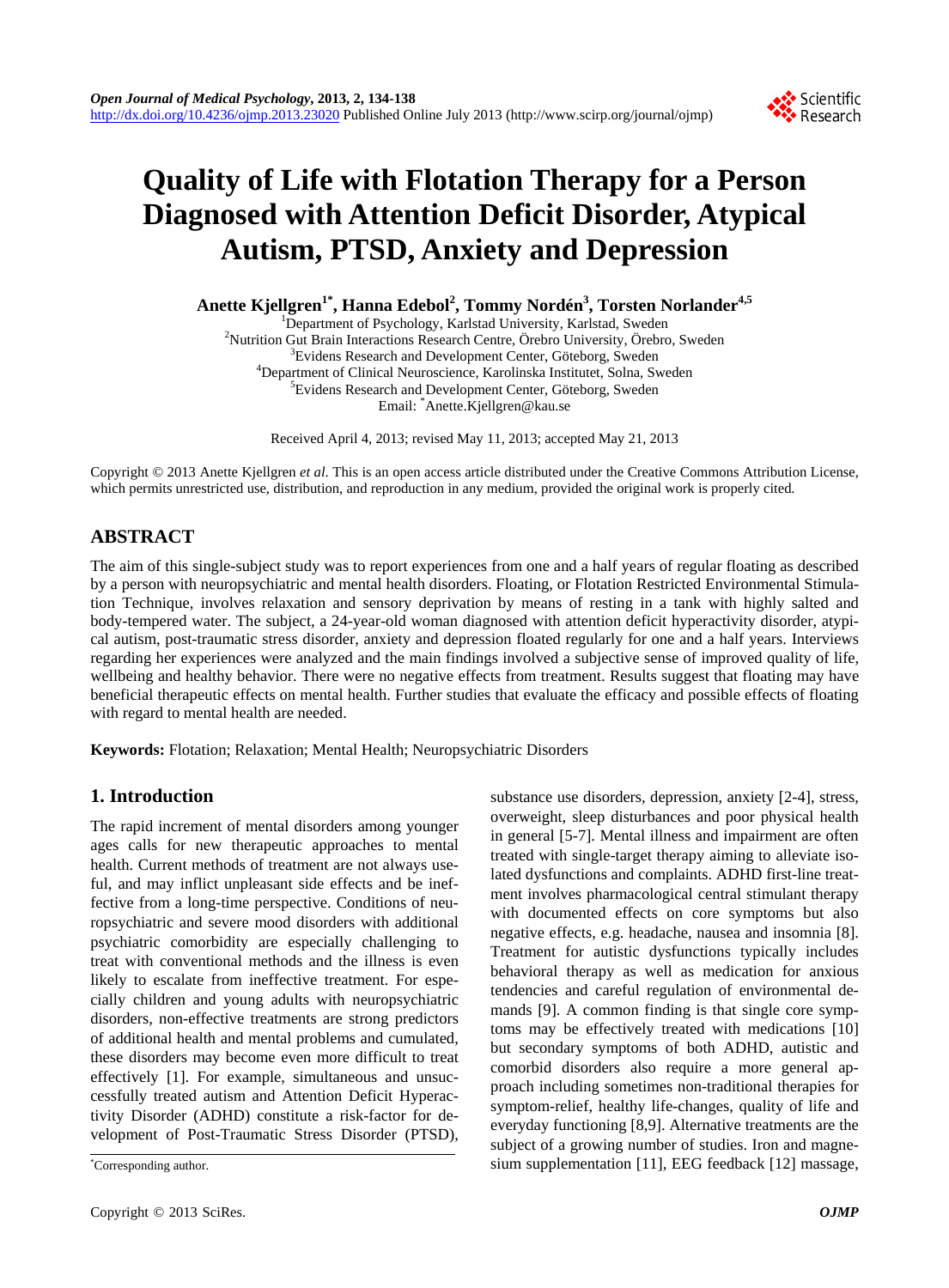relaxation and EMG biofeedback, meditation and vestibular stimulation yield promising pilot study data, essential fatty acids have not yet demonstrated satisfying results in clinical controlled trials but interesting case-control data [13].

In this qualitative single-subject study we investigate experiences from a therapy known as Flotation-Restricted Environmental Stimulation Technique, *i.e.*, Flotation-REST, or floating, which provides sensory isolation and deep relaxation by means of laying in a tank with highly salted and body-tempered water. Floating has shown promising results for e.g. fibromyalgia, muscle tension pain, whiplash associated disorders as well as on mental disorders and complaints like stress, burn-out depression, depression, anxiety and ADHD [14-17]. For example, a female subject with neuropsychiatric disorders and burn-out depression experienced symptomrelief, increased well-being, focus, energy, calm and optimism after a series of flotation sessions [18].

The aim of this qualitative single-subject study was to report the experiences from long-term regular flotation tank therapy made by a 24-year-old female subject with psychiatric and neuropsychiatric disorders.

### **2. Methods**

#### **2.1. Case Presentation**

The respondent was a 24-year-old woman from Sweden. Her background involved severe social and academic problems that had started and persisted throughout elementary school. In high school, she was recommended for the individual program, *i.e.*, special education methodology, due to bad grades. After two years, she dropped out of high school in order to live with a man in another town. He repeatedly abused her and used violence against her. She managed to leave him and to return to her hometown. She was depressed and anxious, and suffered from social phobia and easily became anxious in social situations. She had a strong fear of talking and was often afraid of saying something wrong and of being clumsy. After two years of sick-leave she was thoroughly assessed and diagnosed with Attention Deficit Hyperactivity Disorder predominantly inattentive subtype (DSM-IV; 314.00) and with atypical autism (DSM-IV; 299:80) by a neuropsychiatric specialist-team according to the criterions of the DSM-IV [19]. When she initiated floating, she suffered from PTSD (due to the earlier episode of assault), high stress load, fatigue, social phobia, anxiety, recurring episodes of depression, muscle tension pain and general stiffness.

Psychopharmacological treatment included central stimulants (Concerta, 54 mg), and anxiolytic medication (Sobril, as needed). She was introduced to pharmacological stimulant treatment fourteen weeks before flotation, starting at 18 mg for five weeks, 36 mg for two weeks and 54 mg for eight weeks. Floating was self-initiated at the end of the 54 mg period as an attempt to ease the headache she felt was a side effect from the medicine. After a few flotation sessions, a self-initiated decrease of stimulants took place through consultation with her physician, starting with 36 mg for the first three days, 18 mg for three more days and then stimulants was completely put out. She terminated all prescribed drugs at close to one month after starting with flotation.

At week one, flotation was performed for  $3 \times 45$  minutes, at week two and three for  $2 \times 45$  minutes, at week four to six for  $1 \times 45$  minutes, and week seven and forward included one or two sessions per month. At the time of the first interview she had performed flotation for one and half year including approximately 50 sessions in total. At the one-year follow-up, she had floated approximately 75 sessions.

#### **2.2. The Interviews**

The first interview was conducted at the respondents flotation centre, it prolonged for 74 minutes and was recorded on a mini-disc. The interview was semi-structured with questions like: how come you started floating, how do you experience floating, has your life somehow been affected by floating, has your experience of floating changed over time? A one-year follow-up was performed to understand more about the experiences from longlasting flotation and handwritten notes were taken. The respondent was informed that all of the material would be treated confidentially, that some of the quotations would be included in the presentation of the study later on, and that she had the right to terminate the interview and participating in the study at any time. The study followed the ethical standards for research involving Human subjects according to the Helsinki declaration [20]. Also, a short follow-up interview was performed again after two additional years.

#### **2.3. The Analysis**

The Empirical Psychological Phenomenological (EPP) method according to Karlsson [21] was used to analyse the interviews. The EPP-method includes five steps of processing the material; thoroughly reading the transcribed text in order to get a comprehensive understanding; the text is divided into Meaning Units (MU) based upon the underlying psychological meaning of the text; every meaning unit is transformed from spoken language into abstract language in order to fully recognize the underlying psychological phenomenon of the material; the transformed MUs are arranged into categories; these categories are then arranged into clusters of typological structures (themes). In order to control for reliability of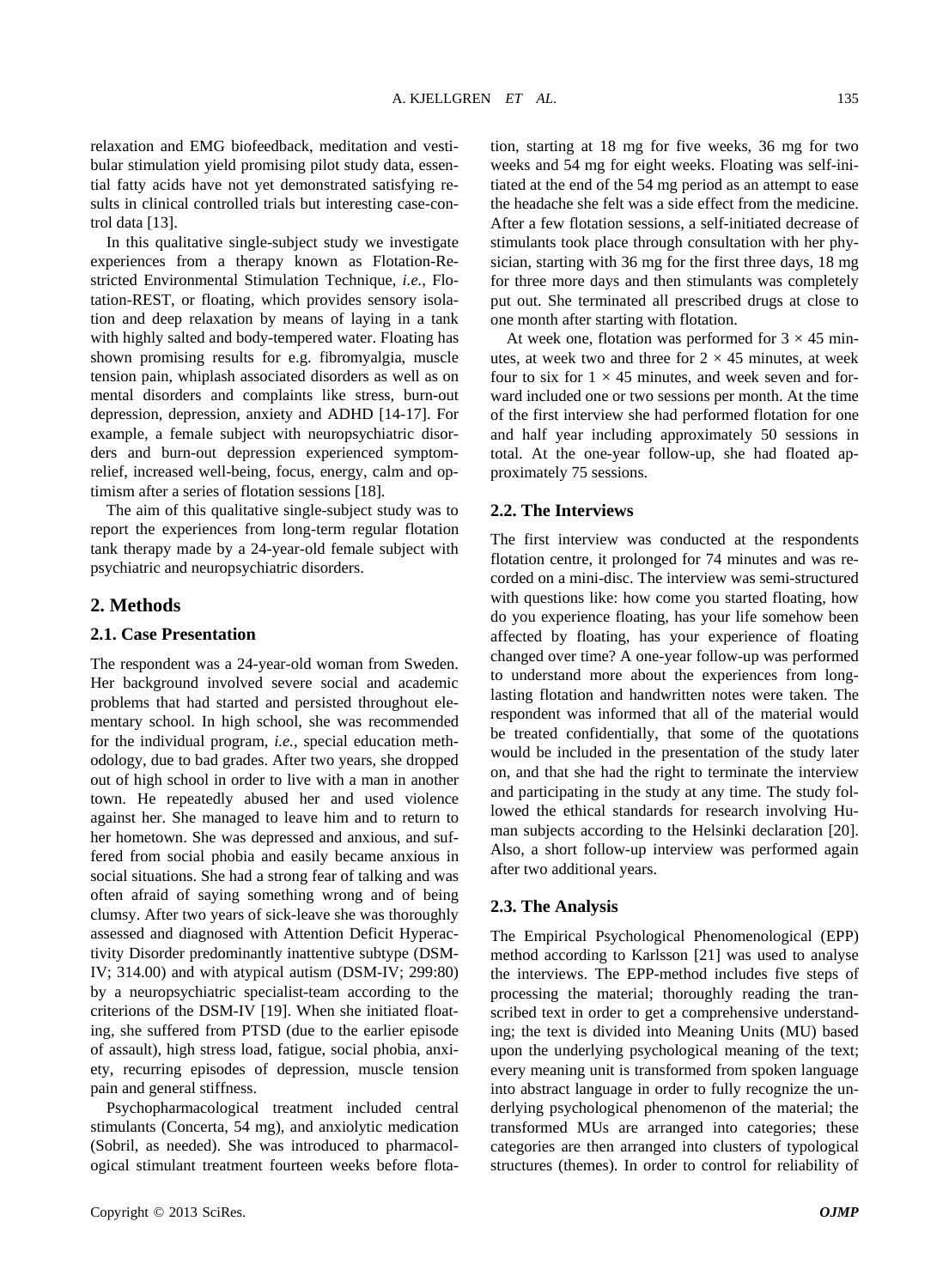the analyses, two of the authors independently sorted MUs into typological structures according to Norlander Credibility Test, NCT (e.g. [22]) and the level of matching was found to be very high. Twenty typological structures, based on a total of 264 MUs, were found during the analyses and they have been arranged into five general themes. Below, these themes are described together with highlighting quotations (in italics) from the respondent and discussed with regard to its suggested theoretical and practical implications.

# **3. Results and Discussion**

The first theme involves *The time before floating* (including 52 MU) and contains descriptions of her personal history, setbacks in life (including a case of assault), being on sick-leave and how she was assessed for mental health problems. In social settings, she remained silent most of the time in fear of saying something wrong or behaving clumsy. She described how she used to analyse and reflect upon her thoughts, but could not verbalize what she perceived as frightening. She also described her physical pain including stiffness and tension and how she believed this was the result of the difficult things she had been through. Furthermore, she felt tired and without energy, and everything she did was very slow. She was troubled by frequently recurring depressions and had been prescribed several medicines and had many side effects.

The second theme *Turning point in her life* (including 57 MU) summarizes her first encounter with the flotation-REST technique. At that time, she got a long-terminternship at a company with flotation tanks and since she had heard that it might alleviate headache, which had become a problem since the stimulant therapy, she decided to try flotation. Her first floating sessions were not trouble-free since she had problems with finding a good position and was able to relax in the new environment. Her level of stress before entering the tank affected her experiences of floating but she eventually learned that the tensions disappeared when she became relaxed. After three to four times, she began to notice positive effects. She experienced more energy, positive thoughts, deep relaxation and became less tense "*I became more positive*, *had more energy and was no longer as tense*". All this became a big turning point in her life and after about ten times she experienced even deeper relaxation.

The third theme *Experiences in the flotation tank* (27 MU) involves experiences during the stay in the tank. A total and profound relaxation was induced in the tank and bodily tensions disappeared. This state of relaxation was appreciated, extended into her everyday life and often accompanied with joy. It felt as if something "bad" was lifted away from her body during the profound relaxation and sometimes she became so relaxed that she fell asleep. She felt completely safe in the tank and had never felt like that before, the feeling of safeness helped her to relax "*I felt so safe*, *so I could relax*". Relaxation in the tank induced a "here-and-now" state and the normal thoughts were stopped or changed. Instead she needed not to bother about being evaluated or criticized and she was able to analyse her social phobia and to be herself. She had a feeling of "being" and described altered time perception, "[…]*but wow*, *it has already passed* 45 *minutes*, *I want to be here a little longer because it feels so good*".

The fourth theme *Effects due to the flotation tank treatment* (89 MU) comprises the experienced effects of flotation. Her life became better from floating and it made her feel healthy "*I feel good and it does not get worse and it just gets better and better… it is hard to explain… but it has helped me so much*". The relaxation extends into her everyday life and includes psychological relaxation as well as relief from earlier painful muscle tensions. Her quality of sleep is good; she has energy and no longer problems with fatigue. She describes being alive, alert and positive, and she no longer feels depressive or bothered with negative feelings "*I can do more and I am more positive*". The problems with lethargy and dullness are gone and she has the capacity to carry out many things and to be active. Floating has provided feelings of security, [self-confidence](http://tyda.se/search/self-confidence), and the ability to handle setbacks "*I have a little more confidence and floating is like an energy boost. I feel like more when I feel better*". Her social abilities have increased, and she is not silent or shy anymore. She is no longer afraid of making mistakes and about how her behavior might be evaluated. The respondent no longer needs medications and she is happy to avoid the side effects that she previously experienced.

The last theme *Perspectives on the method of flotation*-REST (39 MU) summarizes what flotation means for the respondent personally and her reflections on the method at large. She was surprised by the effect since she did not believe floating would affect her in any significant way. Her friends and co-workers were also surprised about the positive effects that they saw and they asked her what she had done. She describes floating as a nondemanding process, nothing special is needed in order to float, and it is just a matter of relaxing and let things happen. The effects were gradually reduced and she needed to float regularly for about two times a month, otherwise the lethargy, negative thoughts and social shyness would return. Floating made her feel like "a new person" and she came back to life and felt good. She says there are no side effects and prefer floating in front of the drugs she used to take. She believes floating has positive effects for different problems like pain and depression and therefore hopes it gets more attention as a treatment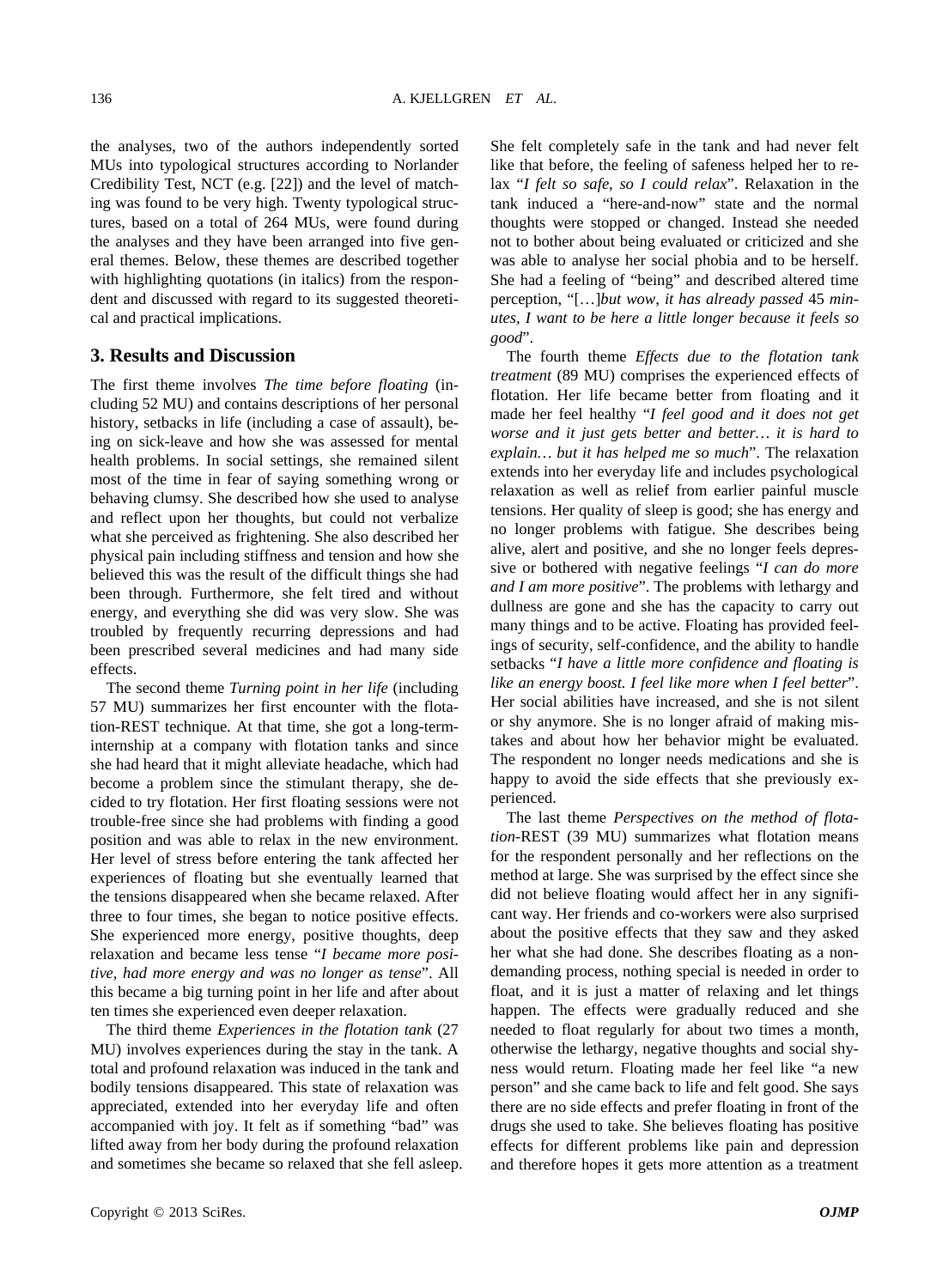method.

At the follow-up interview 2 additional years later, she is still free from all medications. She still uses the flotation-tank about once a month as a stress-reducing technique. As an additional bonus she also had stopped smoking; she had smoked about 15 cigarettes a day for the previous last 9 years, and she attributed the stress reducing effects of the flotation tank as helpful for smoking cessation. Her last sentence during this follow-up interview was: "*floating is the best thing I have ever tried*, *no side effects*, *and it Works*!"

#### **Conclusion**

From this qualitative single-subject study we learn that floating was associated with beneficial therapeutic effects in terms of quality of life, subjective wellbeing and healthy behavior. The respondent: "*feel good well like a new person and so it has made a great difference… it really has and I really want to continue with this because I really need it*."

## **4. Acknowledgements**

This project was supported by unrestricted grants from the County Council (Landstinget) of Värmland, LiV, Sweden.

## **REFERENCES**

- [1] T. E. Brown, "ADHD Comorbidities—Handbook of ADHD Complications in Children and Adults," American Psychiatric Publishing, Washington DC, 2009.
- [2] R. Famularo, T. Fenton, R. Kinscherff and M. Augustyn, "Psychiatric Comorbidity in Childhood Post-Traumatic Stress Disorder," *Child Abuse and Neglect*, Vol. 20, No. 10, 1996, pp. 953-961. [doi:10.1016/0145-2134\(96\)00084-1](http://dx.doi.org/10.1016/0145-2134(96)00084-1)
- [3] R. C. Kessler, L. Adler, R. Barkley, J. Biederman, K. C. Conners, O. Demler, S. V. Faraone, L. L. Greenhill, M. J. Howes, K. Secnik, T. Spencer, T. B. Ustun, E. E. Walters and A. M. Zaslavsky, "The Prevalence and Correlates of Adult ADHD in the United States: Results from the National Comorbidity Survey Replication," *American Journal of Psychiatry*, Vol. 163, No. 4, 2006, pp. 716-723. [doi:10.1176/appi.ajp.163.4.716](http://dx.doi.org/10.1176/appi.ajp.163.4.716)
- [4] T. Wilens, "Attention Deficit Hyperactivity Disorder and Substance Abuse Disorder—The Nature of the Relationship, Subtypes at Risk and Treatment Issues. The Nature of the Relationship, Subtypes at Risk and Treatment Issues," *Psychiatric Clinics of North America*, Vol. 27, No. 2, 2004, pp. 283-301. [doi:10.1016/S0193-953X\(03\)00113-8](http://dx.doi.org/10.1016/S0193-953X(03)00113-8)
- [5] R. B. Barkley, "ADHD and Life Expectancy," *ADHD Report*, Vol. 4, 1996, pp. 1-4.
- [6] O. Pomerleau, K. Downey, F. Stelson and C. Pomerleau, "Cigarette Smoking in Adult Patients Diagnosed with Attention Deficit Hyperactivity Disorder," *Journal of Sub-*

*stance Abuse*, Vol. 7, No. 3, 1995, pp. 373-378. [doi:10.1016/0899-3289\(95\)90030-6](http://dx.doi.org/10.1016/0899-3289(95)90030-6)

- [7] T. E. Wilens, J. Biederman and E. Mick, "Does ADHD Affect the Course of Substance Abuse? Findings from a Sample of Adults with and without ADHD," *American Journal of Addict*, Vol. 7, No. 2, 1998, pp. 156-163.
- [8] D. J. Nutt, K. Fone, P. Asherson, D. Bramble, P. Hill, K. Matthews, K. A. Morris, P. Santosh, E. Sounga-Barke, E. Taylor, M. Weiss and S. Young, "Evidence-Based Guidelines for Management of Attention-Deficit/Hyperactivity Disorder in Adolescents in Transition to Adult Services and in Adults: Recommendations from the British Association for Psychopharmacology," *Journal of Psychopharmacology*, Vol. 21, No. 1, 2007, pp. 10-41. [doi:10.1177/0269881106073219](http://dx.doi.org/10.1177/0269881106073219)
- [9] S. J. Rogers and L. A. Vismara, "Evidence-Based Comprehensive Treatments for Early Autism," *Journal of Clinical Child and Adolescent Psychology*, Vol. 37, No. 1, 2008, pp. 8-38. [doi:10.1080/15374410701817808](http://dx.doi.org/10.1080/15374410701817808)
- [10] T. Spencer, J. Biederman, T. Wilens, R. Doyle, C. Surman, J. Prince, E. Mick, M. Aleardi, K. Herzig and S. Faraone, "A Large, Double-Blind, Randomized Clinical Trial of Methylphenidate in the Treatment of Adults with Attention Deficit/Hyperactivity Disorder," *Biological Psychiatry*, Vol. 57, No. 5, 2005, pp. 456-463. [doi:10.1016/j.biopsych.2004.11.043](http://dx.doi.org/10.1016/j.biopsych.2004.11.043)
- [11] J. B. Adams and C. Holloway, "Pilot Study of a Moderate Dose Multivitamin/Mineral Supplement for Children with Autistic Spectrum Disorder," *Journal of Alternative and Complementary Medicine*, Vol. 10, No. 6, 2004, pp. 1033- 1039. [doi:10.1089/acm.2004.10.1033](http://dx.doi.org/10.1089/acm.2004.10.1033)
- [12] M. M. Lansbergen, M. van Dongen-Boomsa, J. K. Buitelaar and D. Slaats-Willemse, "ADHD and EEG-Neurofeedback: A Double-Blind Randomized Placebo-Controlled Feasibility Study," *Journal of Neural Transmission*, Vol. 118, 2011, pp. 275-284. [doi:10.1007/s00702-010-0524-2](http://dx.doi.org/10.1007/s00702-010-0524-2)
- [13] L. E. Arnold, "Alternative Treatments for Adults with Attention Deficit Hyperactivity Disorder (ADHD)," *Annals of New York Academy of Sciences*, Vol. 931, 2001, pp. 310-341. [doi:10.1111/j.1749-6632.2001.tb05788.x](http://dx.doi.org/10.1111/j.1749-6632.2001.tb05788.x)
- [14] S. A. Bood, "Bending and Mending the Neurosignature— Frameworks of Influence by Flotation-REST (Restricted Environmental Stimulation Technique) upon Well-Being in Patients with Stress Related Ailments," Ph.D. Thesis, Karlstad University, Karlstad, 2007.
- [15] S. A. Bood, U. Sundequist, A. Kjellgren, T. Norlander, L. Nordstrom, K. Nordenstrom and G. Nordstrom, "Eliciting the Relaxation Response with the Help of Flotation-Rest (Restricted Environmental Stimulation Technique) in Patients with Stress-Related Ailments," *International Journal of Stress Management*, Vol. 13, No. 2, 2006, pp. 154- 175. [doi:10.1037/1072-5245.13.2.154](http://dx.doi.org/10.1037/1072-5245.13.2.154)
- [16] H. Edebol, S. A. Bood and T. Norlander, "Chronic Whiplash-Associated Disorders and Their Treatment Using Flotation-REST (Restricted Environmental Stimulation Technique)," *Qualitative Health Research*, Vol. 18, No. 4, 2008, pp. 480-488. [doi:10.1177/1049732308315109](http://dx.doi.org/10.1177/1049732308315109)
- [17] A. Kjellgren, "The Experience of Flotation-REST (Re-